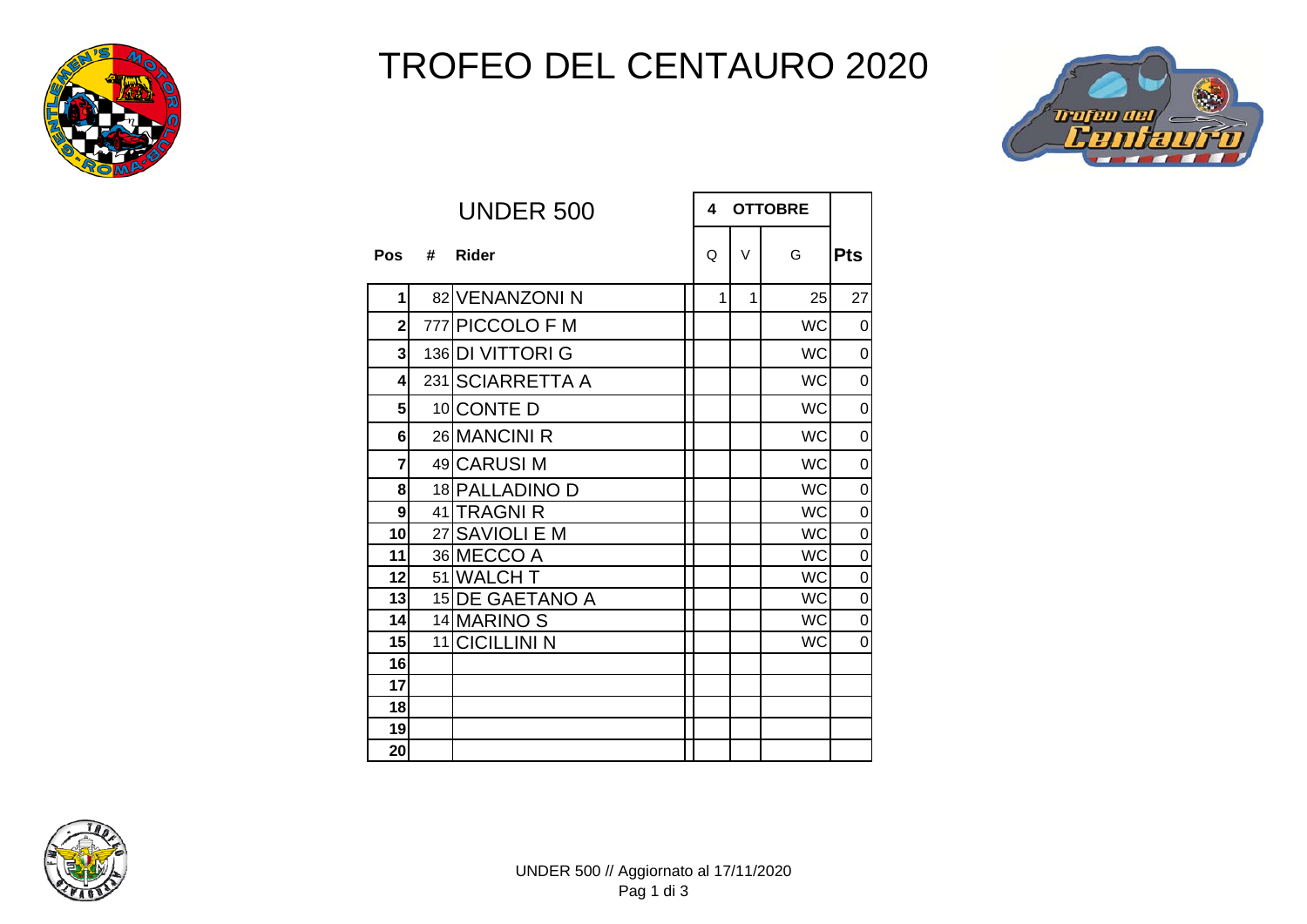

## TROFEO DEL CENTAURO 2020



|                |                | 600 SS           | 4 | <b>OTTOBRE</b> |           |                |
|----------------|----------------|------------------|---|----------------|-----------|----------------|
| Pos            | #              | Rider            | Q | $\vee$         | G         | <b>Pts</b>     |
| 1              |                | 241 MILISCI F    | 1 |                | 25        | 26             |
| $\overline{2}$ |                | 89 PELLICCIA V   |   |                | 20        | 20             |
| 3              |                | 77 SORRENTINO A  |   | $\mathbf{1}$   | $\Omega$  | 1              |
| 4              |                | 111 OTTAVIANI L  |   |                | <b>WC</b> | $\mathsf 0$    |
| 5              |                | 80 PONTONE A     |   |                | <b>WC</b> | $\mathsf 0$    |
| 6              |                | 121 SALTARELLI S |   |                | <b>WC</b> | $\mathsf 0$    |
| $\overline{7}$ |                | 51 CIPRIETTI M   |   |                | <b>WC</b> | $\mathbf 0$    |
| 8              | $\overline{7}$ | <b>COCCIAN</b>   |   |                | <b>WC</b> | $\mathsf 0$    |
| 9              |                | 62 ECCHELI D     |   |                | <b>WC</b> | $\mathsf 0$    |
| 10             |                | 911 CERULLO G    |   |                | <b>WC</b> | $\overline{0}$ |
| 11             |                | 26 ROTOLO A      |   |                | <b>WC</b> | $\mathsf 0$    |
| 12             |                | 90 PILORCI A     |   |                | <b>WC</b> | $\mathbf 0$    |
| 13             |                | 22 COLELLA F     |   |                | <b>WC</b> | $\mathbf 0$    |
| 14             |                | 55 GUADAGNI F    |   |                | <b>WC</b> | $\mathbf 0$    |
| 15             |                | 188 GIANFERRI D  |   |                | <b>WC</b> | $\mathbf 0$    |
| 16             |                | 88 PORRETTA M    |   |                | <b>WC</b> | $\mathbf 0$    |
| 17             |                | 4 PASSARELLI M   |   |                | <b>WC</b> | $\mathsf 0$    |
| 18             |                | 52 PAOLUCCI M    |   |                | <b>WC</b> | $\mathbf 0$    |
| 19             |                | 37 MARCELLI A    |   |                | <b>WC</b> | $\mathsf 0$    |
| 20             |                | 29 LOI L         |   |                | <b>WC</b> | $\mathsf 0$    |
| 21             |                | 87 TORRINI M     |   |                | <b>WC</b> | $\mathsf 0$    |
| 22             |                | 24 BALELLA G M   |   |                | <b>WC</b> | $\mathbf 0$    |
| 23             |                | 63 STI F         |   |                | <b>WC</b> | $\mathbf 0$    |
| 24             |                | 17 CORVO S       |   |                | <b>WC</b> | $\mathbf 0$    |
| 25             |                |                  |   |                |           |                |